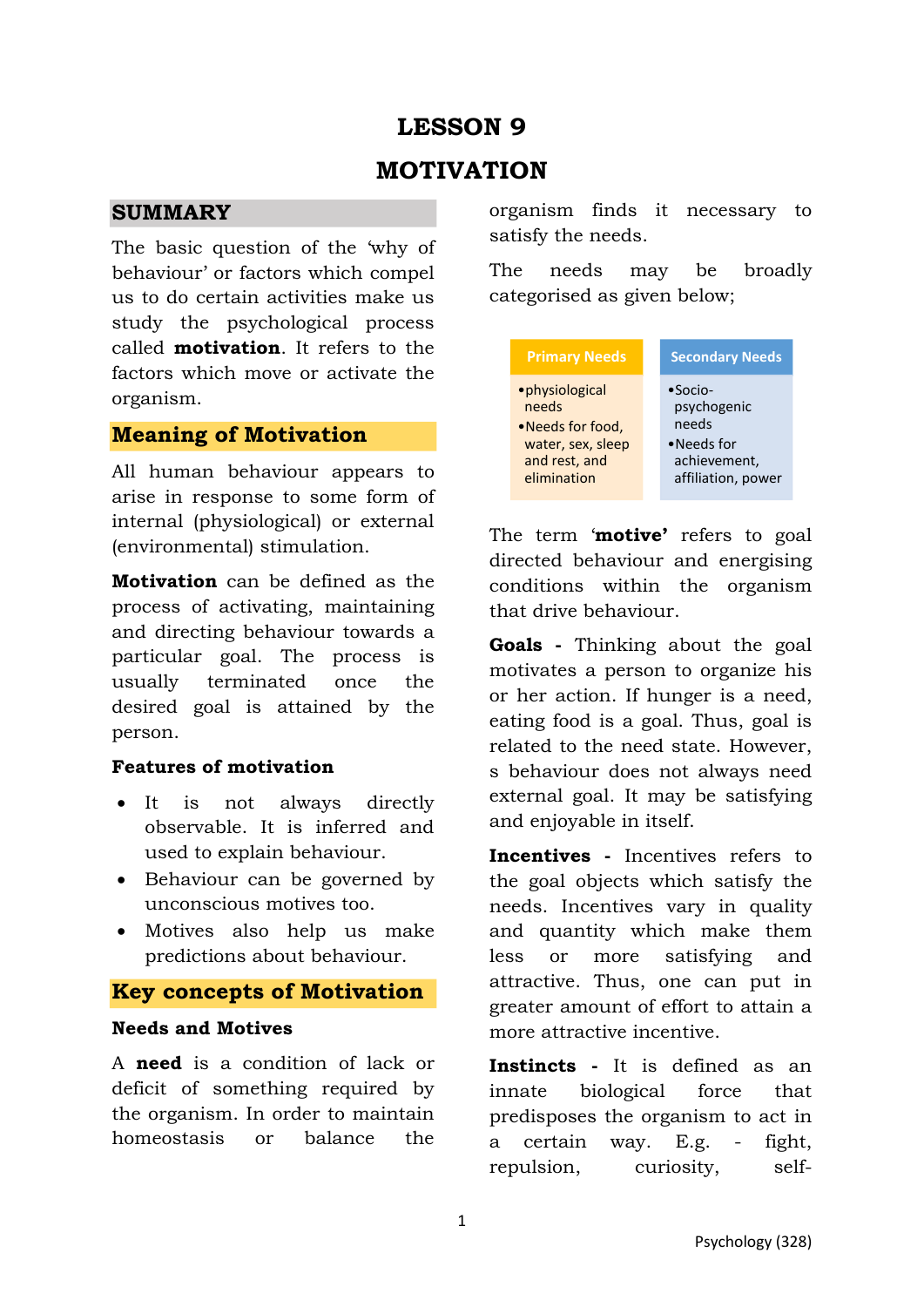abasement, acquisition etc. It was thought that instincts were inherited and compelling sources of conduct, but can be modified by learning and experience.

## **Types of Needs**

As earlier mentioned, needs are broadly of two types;

#### Primary needs

- •Physiological needs
- •rooted in the physiological state of the body
- •innate and recurring in nature
- •E.g. hunger, thirst, sex, temperature regulation, sleep and pain

#### Secondary needs

- •Socio-psychogenic needs
- •learned and they drive the individual toward special kinds of behaviours
- •Unique to human beings
- •their strength differs greatly from one individual to another
- •E.g. needs are power, affiliation, achievement and approval.

## **Hierarchy of Needs**

Abraham Maslow argued that needs are arranged in a ladder-like steps. He proposed a rising order of needs from the level of basic survival or lower order needs to higher order needs. As one level of need is satisfied another higher order need will emerge and assume importance in life.



**Physiological needs** - Needs of hunger, thirst, sex, temperature regulation and rest occupy the lowest step in the ladder. According to Maslow, when these physiological needs are deprived for a long period, all other needs fail to appear.

**Safety needs** – these needs are mainly concerned with maintaining order and security, to feel secure, safe and out of danger.

**Love and Belongingness needs** - People want to become an accepted member of an organised group, need a familiar environment such as family, to build intimate relations with other members of society.

**Esteem needs**- these needs are divided into two categories;

- (a) Needs related to respect from others like reputation, status, social success and fame.
- (b) Self-esteem, self-respect and self-regard.

**Self-actualization** - refers to the desire to utilise one's personal capacities, to develop one's potentialities to the fullest and to engage in activities for which one is well suited.

**Self-transcendence** - This is the highest level of need where a person becomes conscious of broader reality. S/he transcends the boundaries of self and attends to the needs of society. At this level one becomes aware of the entire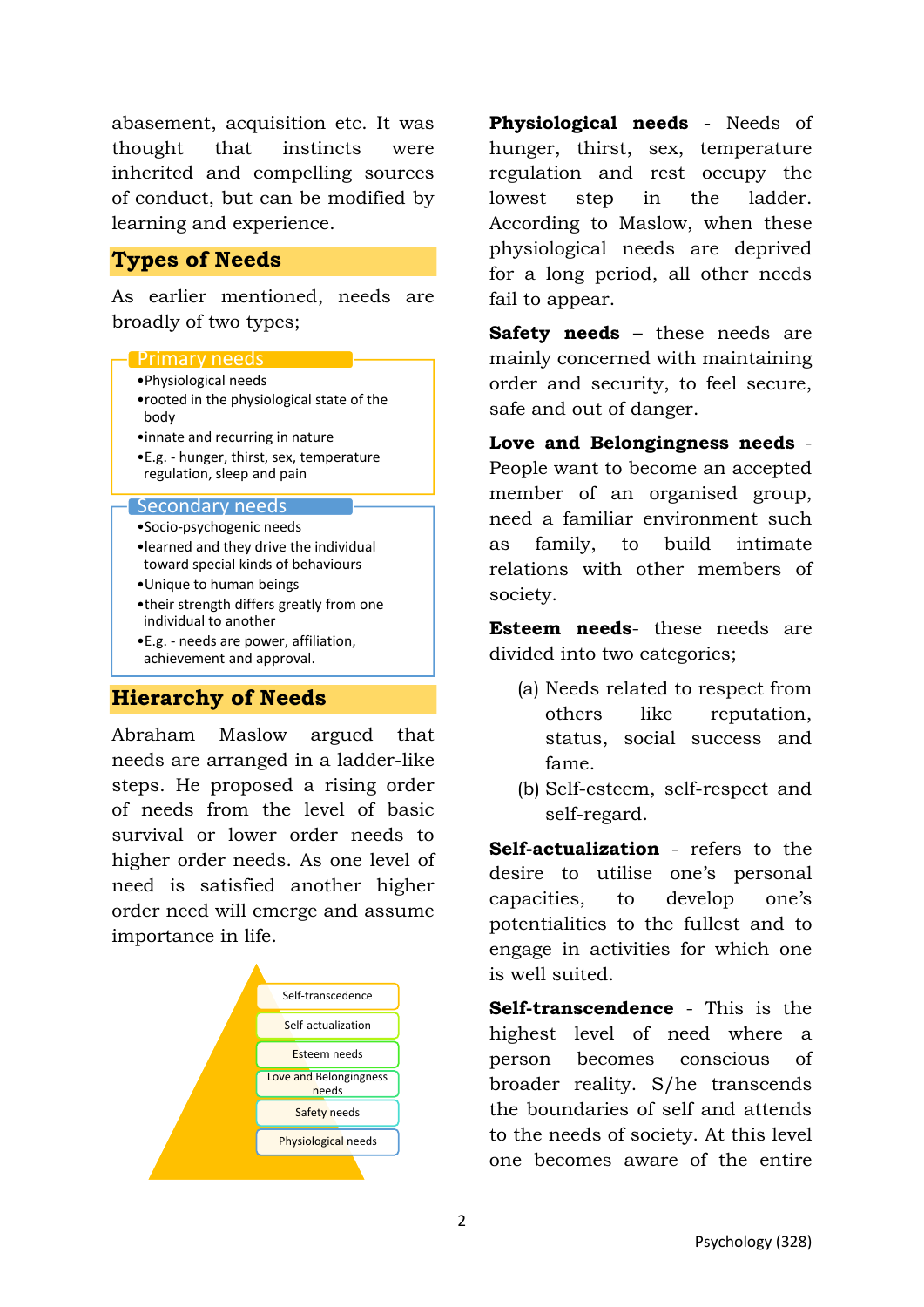humanity and spiritual concerns become very important.

## 9.5 Achievement Motivation

The "need for achievement" or the need to attain excellence and higher level of performance is present in all of us. People with strong need for achievement –

- Seek difficult work and improve their task performance.
- They are future oriented, aspire for higher goals and persist on the task chosen.
- They are task oriented and prefer to work on tasks that are challenging and on which their performance can be evaluated in some way.

The degree of achievement-oriented behaviour depends on many factors. One of these is "fear of failure". It inhibits the expression of achievement behaviour.

# **Intrinsic motivation and extrinsic motivation**

While thinking about motivation we often try to locate its source whether it is internal to the person or external to him or her.

**Intrinsic motivation** – When the task is not instrumental in obtaining any external reward. The **locus of control** is inside the person. Person's involvement in the task is spontaneous and the task itself acts as its own reward. This situation represents intrinsic motivation.

**Extrinsic motivation** – When a task is instrumental in receiving or gaining access to the external reward. In all such situations the locus of control is external to the person who is asked to undertake the activity. Such situations characterize the kind of motivation which is extrinsic.

It has been found that intrinsic motivation leads to high quality of work, meeting challenges, and pursuit of excellence. Indian thinkers realized the significance of nonattachment (**Anasakti**).

## **Self-Efficacy**

- The self-efficacy beliefs are the subjective standards held by the people that inform judgements about choosing specific goals.
- **Bandura** gave the concept of self-efficacy. It has been used to motivate people in a variety of settings.
- By learning appropriate or realistic self-efficacy beliefs one can plan behaviours and perform at a higher level.
- Self-efficacy beliefs are found to play significant role in adjustment and physical health.

## **Values**

Values work as important motivators. Some of the values are-

**Power**: it includes social status and prestige, control and dominance over people and resources.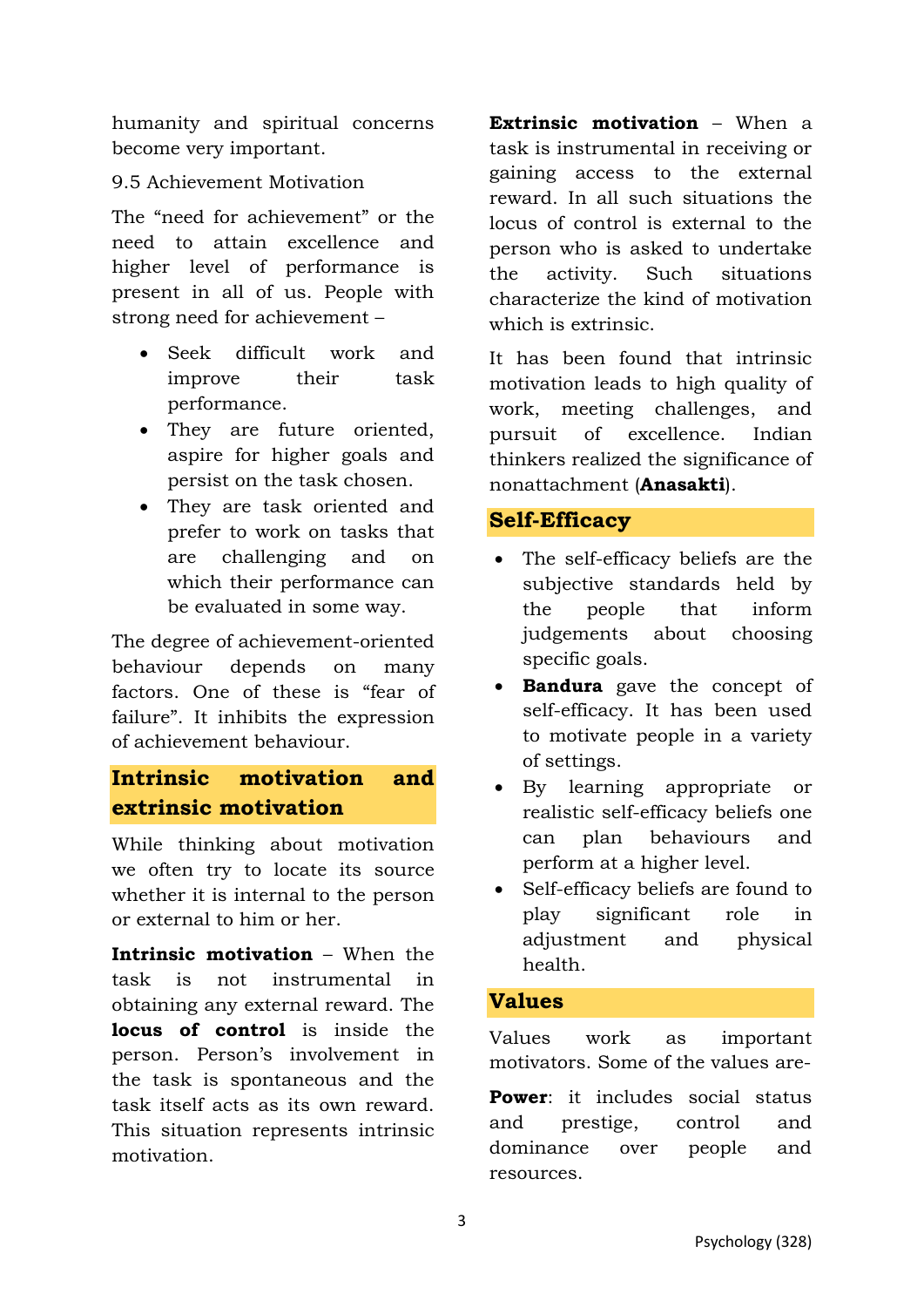**Achievement**: it includes personal success by demonstrating competence according to social standards.

**Self-direction**: it includes independent thought and action, choosing, creating, and exploring.

**Universalism**: it includes understanding, appreciation, tolerance and protection for the welfare of all people.

**Benevolence**: This includes preservation and enhancement of the welfare of people with whom one is in frequent personal contact.

**Tradition**: it includes respect, commitment and acceptance of other cultures and the ideas that are given importance in the traditional cultures or religions.

**Conformity**: it includes restraint of action, inclination, and impulses likely to upset or harm others and violate social expectations or norms.

**Security:** This includes safety, harmony and stability of society, of relationships and of self.

In Indian context, Dharma provides certain values. These are –

**Satya** (truth), **Asteya** (nonstealing), **Driti** (tolerance),**dhi (**intellect),**Vidya** (knowledge), **Akrodh** (non-anger), **kshama** (forgiveness), **saucha (**purity**)**, **indriya nigraha (**control of sense organs), **dam (**self-control).

## **Frustration and Conflict**

Frustration is the feeling within an individual of being blocked in the attempts to satisfy needs which one considers significant. An individual displays some sort of disturbed behaviour when he or she is prevented from fulfilling the desired goals. If motives are frustrated or blocked, the person may feel anxious, depressed or angry. The three main sources of frustration are as follows:

- **Environmental forces** The environmental factors can frustrate the satisfaction of motives. The obstacle may be physical or social.
- **Personal factors** The personal inadequacy either physical or psychological may result in frustration.
- **Conflict** A conflict is a situation in which an individual is required to act in two or more incompatible ways to achieve two or more exclusive goals.

| <b>Types of Conflict</b>                                                                                                                    |                                                                                                                                                              |                                                                                                                                                                 |
|---------------------------------------------------------------------------------------------------------------------------------------------|--------------------------------------------------------------------------------------------------------------------------------------------------------------|-----------------------------------------------------------------------------------------------------------------------------------------------------------------|
| Approach-<br>approach<br>conflict -<br>situation when<br>one has to<br>choose<br>between two<br>positive and<br>equally<br>attractive goals | <b>Avoidance-</b><br><b>Avoidance</b><br>conflict -<br>occurs when<br>we have to<br>decide<br>between two<br>equally<br>undesirable<br>and negative<br>goals | Approach-<br><b>Avoidance</b><br>conflict -<br>It arises when<br>there are both<br>desirable and<br>undesirable<br>feelings<br>associated with<br>a single goal |